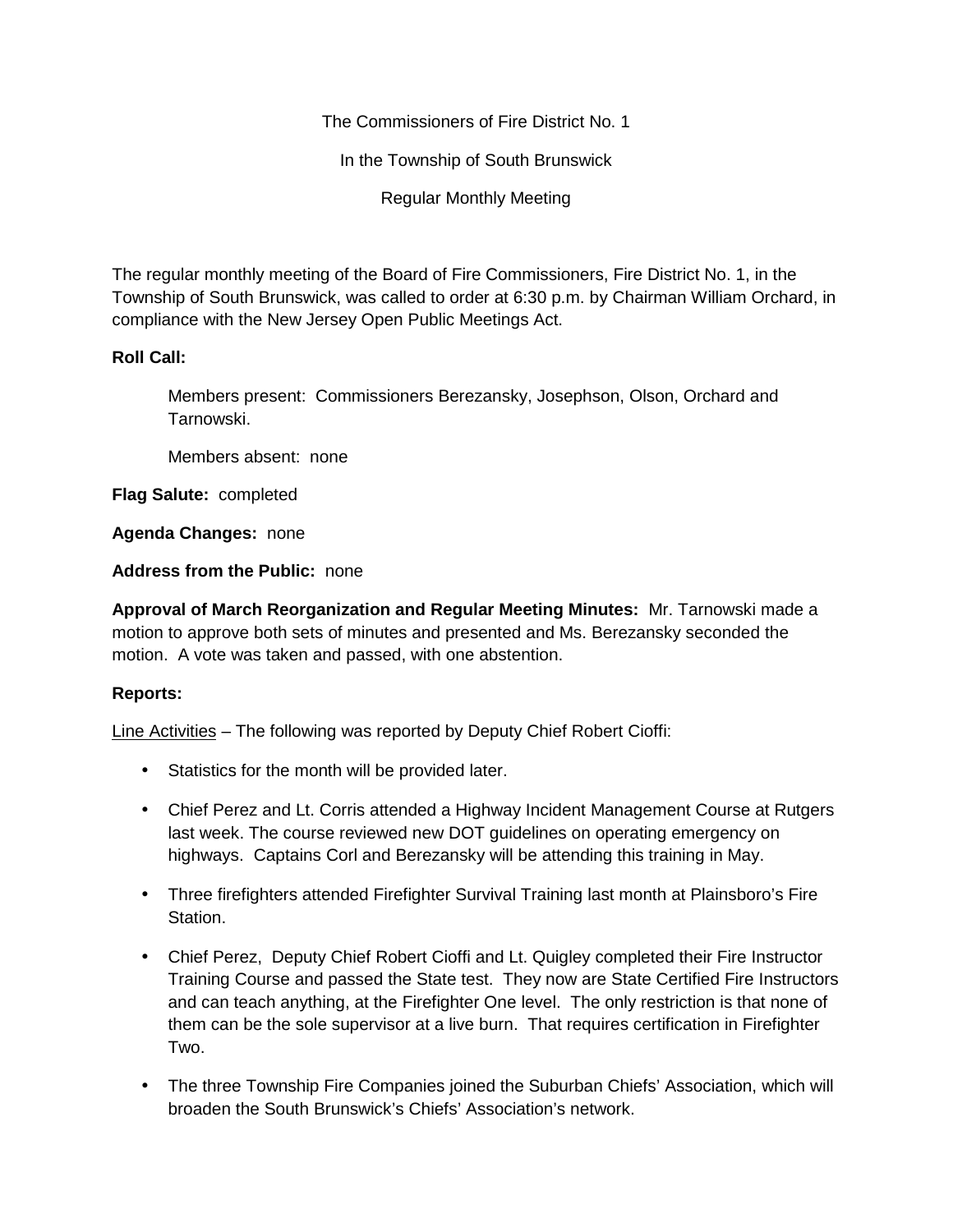- Firefighter Scholenberger is currently attending Firefighter Two training at the Somerset Fire Academy.
- Chief Perez and Captains Corl and Berezansky will be attending the FDIC Conference in Indianapolis from 4/20-4/24.

President – not in attendance.

Treasurer's Report/Voucher List – Ms. Berezansky presented the report (file copy attached). After review of the report, Mr. Olson made a motion to approve the Voucher List as presented and Mr. Tarnowski seconded it. A vote was taken and passed.

Secretary's Report – none

Fire Coordinator's Report – The following was reported:

- 1. Engine 222 and 228 were sent out for preventative maintenance; no major issues were found.
- 2. The Breathing Air Cascade System was serviced; no issues found.
- 3. Station 22 had a Fire Inspection done and no issues were found.
- 4. The check from the Township for first quarter taxes was received and deposited.
- 5. The final Audit documents will presented to the Board at the May meeting.
- 6. Legal advertisements for the meeting dates, Auditor and Attorney were published in the South Brunswick Post and Home News. It was noted that the South Brunswick Post is going out of business on May 1<sup>st</sup> but the Board will be allowed to publish in the Princeton Packet.
- 7. A new copy lease will begin, as a smaller machine is being obtained. This will cut the monthly payment almost in half.

Chairman – nothing to report.

Standing Committee Reports –

*Fire Company Liaison –* no report.

*Rescue Squad Liaison –* no report.

*Public Relations –* all is up to date.

*State Association –* the next meeting will be in June.

*Insurance –* all is completed.